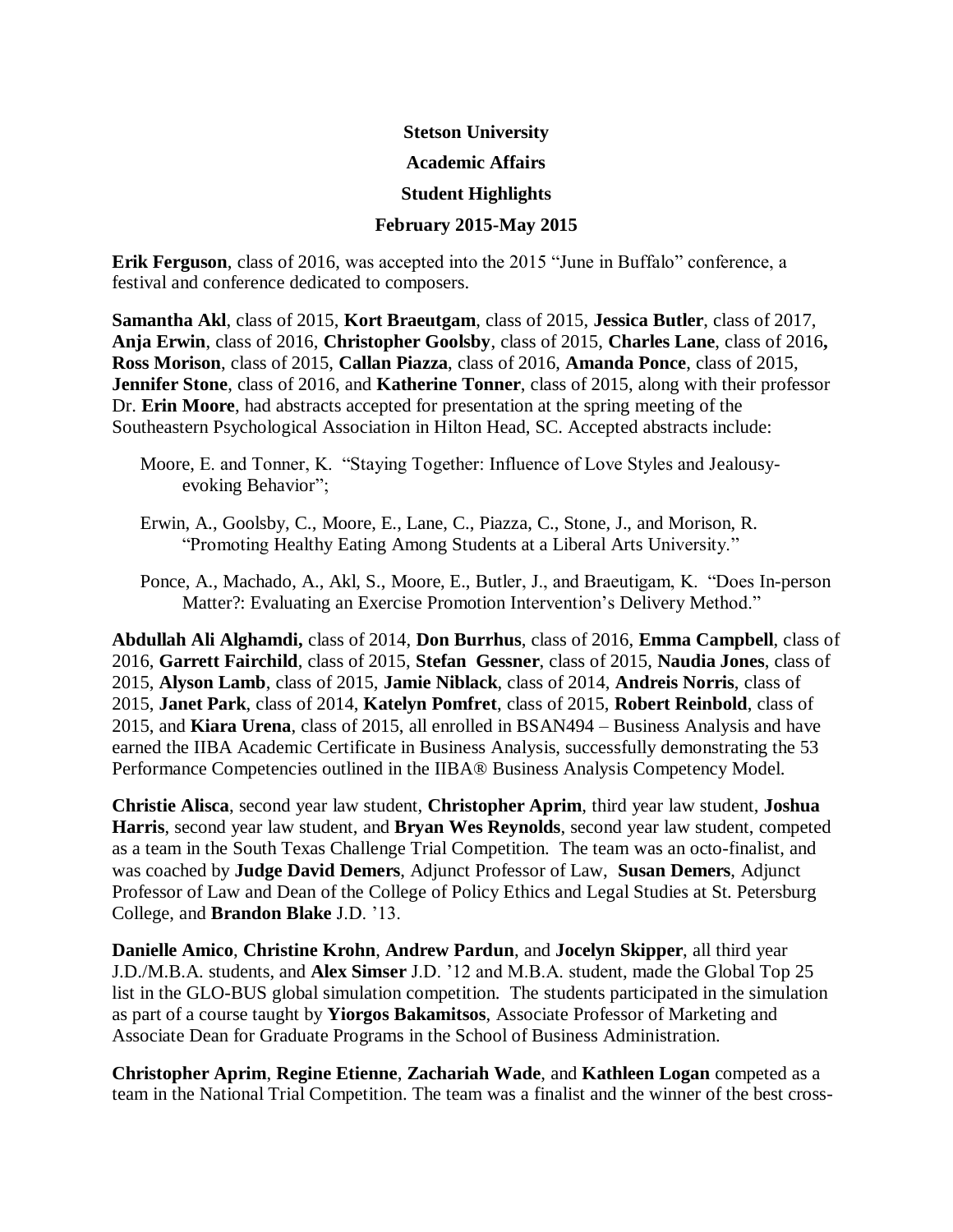examination. Team coaches were **Charles Rose**, Professor of Excellence in Trial Advocacy and Director, Center for Excellence in Advocacy, and **Julia Metts** J.D. '04.

**Travis Arango** and **Dena Daniels**, third year law students, co-authored a piece with local attorney Alan S. Gassman that was published in Bloomberg BNA. The article explores Florida rulings regarding the fraudulent transfer of homestead to avoid repaying debt.

**Jeremy Bailie**, **Madison Kebler**, third year law students, and **Jeremy Rill**, second year law student, competed as a team in the Thirtieth Annual Jerome Prince Memorial Evidence Competition in New York City and advanced to the quarterfinals. In addition, the team won  $3<sup>rd</sup>$ best brief and Mr. Bailie was named the best oral advocate in the preliminary rounds. The team was coached by **Roberta Flowers**, Professor of Law and Co-Director, Center for Excellence in Elder Law, and **Brooke Bowman**, Professor of Legal Skills.

**Brooke Batton Charlan**, **Stanton Fears**, and **Phylicia Pearson**, third year law students, and **Kyle Ross**, second year law student, won the American Association for Justice Student Trial Advocacy Competition Southeast Regional, and has earned the right to compete in the national competition in April. This is the seventh year in a row that Stetson has won this regional round. The team was coached by **Michele Joiner**, Associate Professor of Legal Skills and Trial Advocacy and Trial Advocacy Coordinator, and **Shaun Cummings** J.D. '14.

**Gabi Bermejo**, class of 2016, a Bonner Program student, will work to increase access to cultural, educational, social and vocational opportunities during a seven week summer internship with International Volunteer Headquarters in Argentina.

**Emma Boswell**, class of 2018, a Bonner Program student, will coordinate provision of food, clothing, and health care to disadvantaged youth during a seven week summer internship with KidsCan in New Zealand.

**Cody Brann**, class of 2018, **Johanna Simpson**, class of 2017, **and Mallory Tluchowski**, class of 2016, Wellness and Recreation Wellness Interns, presented "Hatterzone…Raging Responsibly On a College Campus" at the BACCHUS (Boosting Alcohol Consciousness Concerning the Health of University Students) Annual Conference in Orlando, Florida in November 2014.

**Raveena Budhu**, **Rachel Read**, **Sydney Schless**, and **Ashley Yony**, all class of 2016, performed at the 10th annual Vandoren Clarinet Ensemble Festival in Mobile, Alabama in March. They were the only completely undergraduate college ensemble that performed at the festival.

**Tommy Burgess**, third year law student, **Tiffany Fanelli**, and **Correy Johnson**, both second year law students, were finalists in the Eleventh Circuit Cristol Kahl Paskay Cup bankruptcy moot court competition. The team was coached by **Theresa Radwan**, Associate Dean for Administration and Business Affairs and Professor of Law, and **Tiffany DiIorio** J.D. '03.

**Don Burrhus**, class of 2016, **Ally Lamb**, class of 2015, **Emma Campbell**, class of 2016, and **Robert Reinbold**, class of 2015, presented their BSAN course projects to Christian Mortimore, Vice President of Gartner. Elizabeth Boggs, Director of Career and Professional Development coordinated the visit.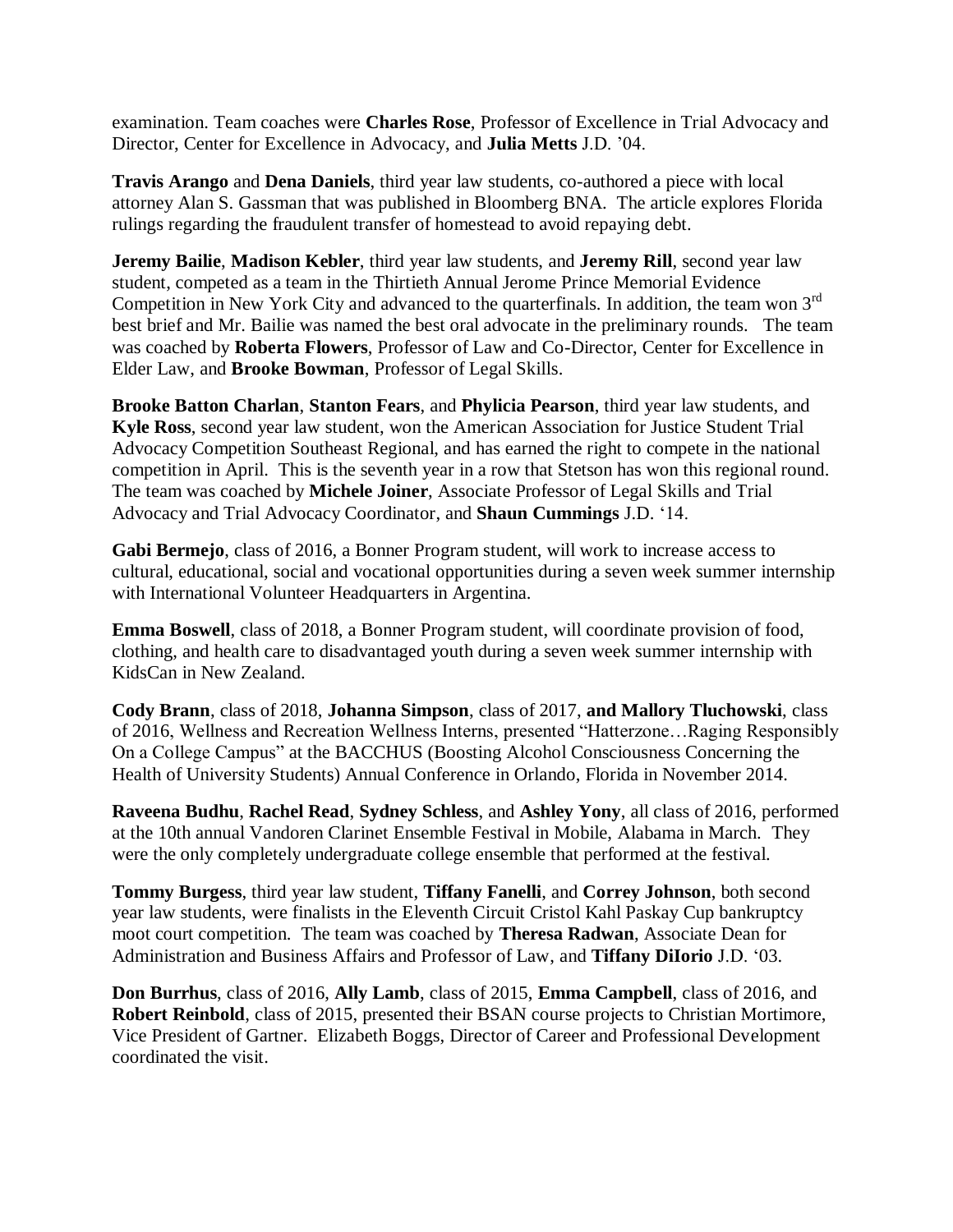**Miranda Camp**, class of 2016, **Diane McColl**, **Kyle Oliveira**, **Deja Rivera**, and **Ethan Royal**, all class of 2015, presented their research at the Association of Southeastern Biologists meeting in Chattanooga in April.

**Alexa Cline**, first year law student, **Brandon Breslow**, second year law student, **Scott Tolliver**, third year law student, and **Harold Velez**, second year law student, competed as a team in the Florida State University Mock Trial Competition, advancing to the semi-finals. The team was coached by **Charles Rose**, Professor of Excellence in Trial Advocacy and Director, Center for Excellence in Advocacy, and **William Gower** J.D. '13.

**Constance Compton** and **Juan Polanco**, both class of 2015, won the best student paper at the Florida Academy of Sciences meeting at St. Leo University in March.

**Colby Connell**, first year law student, **Elizabeth Harbaugh**, **Patrick Iyampillai**, and **Daniel Kavanaugh**, all second year law students, won the 2015 Law Student Professionalism YouTube Contest, awarded by the Harry Latimer Center for Professionalism and the Florida Bar Standing Committee on Professionalism.

**Aaron Cook**, class of 2017, a Bonner Program student, will develop educational materials and to present them to a variety of audiences during a seven week summer internship with the Optical Society in Washington D.C.

**Adam Cooper**, class of 2018, a Bonner Program student, will educate communities about the dangers of arsenic poisoning and assist in the construction of safe drinking wells during a seven week summer internship with Chemists Without Borders in Bangladesh.

**Alyssa Cory** and **Ashley Panaggio**, both third year law students, and **Ryan Hedstrom**, second year law student, competed in the New York City Bar's 65<sup>th</sup> Annual Moot Court Competition national finals in New York City, one of only 30 teams to advance out of over 175 teams nationwide. The team was designated an octo-finalist. The team was coached by **Michael Allen**, Associate Dean for Academic Affairs, Professor of Law and Director, Veterans Law **Institute** 

**Yulia Denisyuk**, class of 2017, is completing an accounting internship with Version during summer 2015.

**Jonathan Diamond**, **Lara McGuire**, **Greg Pierson**, second year law students, **Aaron Pitts**, International Law LL.M. student, and **Regan Jaros**, third year law student, participated in the William C. Vis International Commercial Arbitration Moot Competition. In addition, students **Jeremy Bailie**and **Alisa French**, third year law students, served as brief writers. Ms. Jaros received an award for honorable mention as an oral advocate, meaning she was ranked in the top 50 out of 1,200 advocates. The team was coached by **Kristen Adams**, Professor of Law, and **Stephanie Vaughan**, Professor of Legal Skills, Associate Director of the Center for Excellence in Advocacy, and Faculty Liaison of International Programs.

**Ayala Edouard,** class of 2017**, Sompi Harmetz,** class of 2017**, Alan Hinderleider,** class of 2016**, Brittany Kovalskaya,** class of 2018**, Heather Kobus,** Class of 2016**, Nichole Lamaritata,** class of 2016**,** and **Taylor Scribner,** class of 2017**,** were part of the Mock Trial "Green Team" which was recognized as one of three teams out of twenty as Spirit of the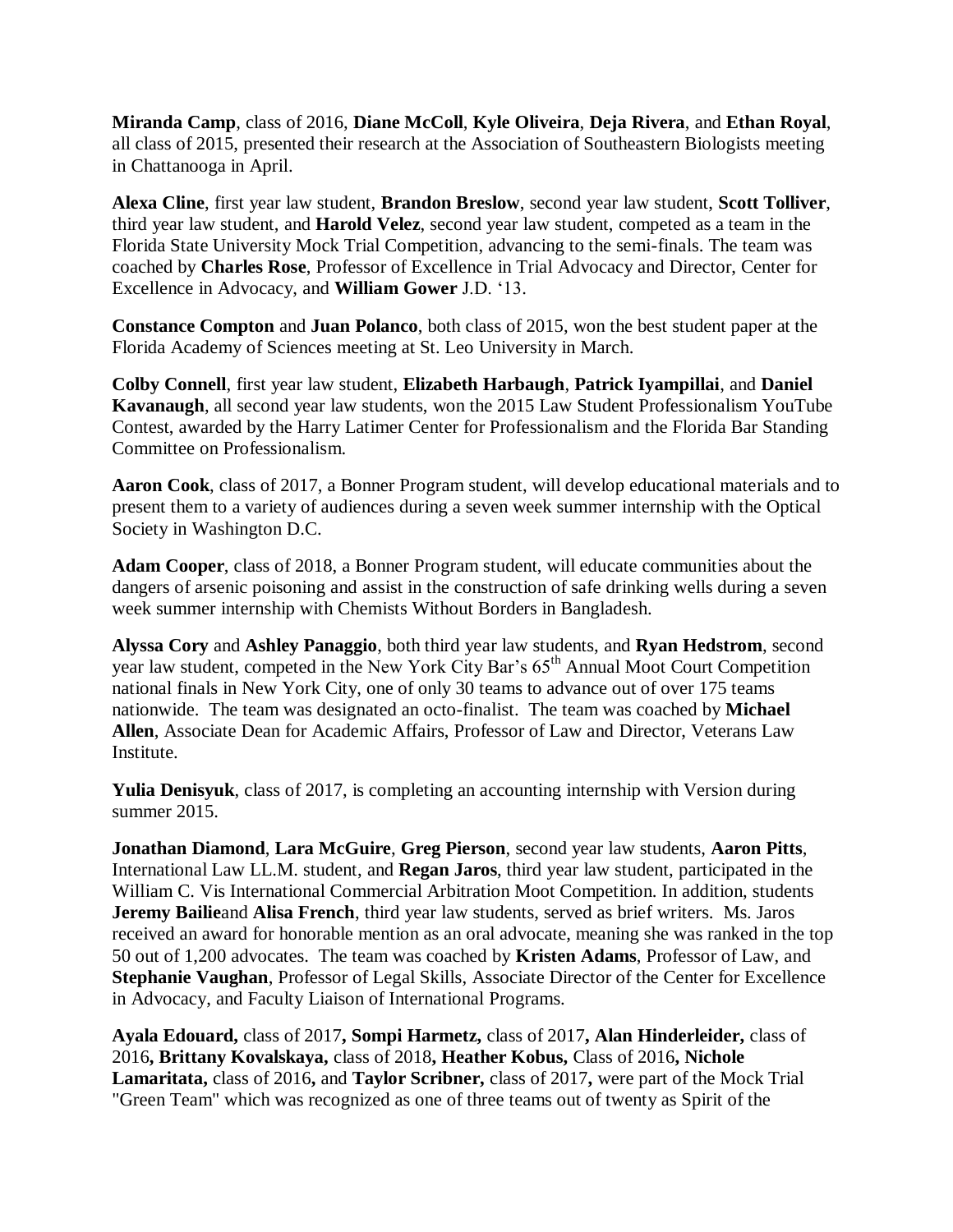American Mock Trial Association Winners for a team that most displays the ideals and values of AMTA at the Orlando Regional competition in February.

**Sunai Edwards**, third year law student, **Lauren Eliopoulos**, **Lauren Fernandez**, **Ryan Hedstrom**, and **Nicole Santamaria**, all second year law students, were finalists at the Southern Regional of the Philip C. Jessup International Law Moot Court Competition, earning the right to advance to the international rounds of competition in April. **Brooke Bowman**, Professor of Legal Skills, **Caitlein Jammo** J.D. '13 and **Bradley Muhs** J.D. '14 coached the team.

**Erik Ferguson**, class of 2016, was accepted into the 2015 "June in Buffalo" conference, a festival and conference dedicated to composers.

**Amber Finnicum-Simmons**, class of 2016, a Bonner Program student, was selected by Campus Compact to be a 2015 Newman Civic Fellow in recognition of her outstanding contributions to reduce hunger and homelessness in western Volusia County through The Neighborhood Center, where Amber serves as the Volunteer Team Leader and is a member of the Board of Directors.

**Jessica Ford**, second year law student, **David Wright**, and **Yaffi Hilili**, both third year law students, competed as a team and were co-finalists at the Boston regional round of the ABA's Law Student Division National Appellate Advocacy Competition. The team also won fifth best brief in the region and Ms. Hilili was named the seventh best oral advocate in the region. The team was coached by **Dean Michael Allen**, Associate Dean for Academic Affairs, Professor of Law and Director, Veterans Law Institute, and **Jason Stearns** J.D. '08.

**Amber Frato**, class of 2016, is completed an accounting internship with the International Speedway Corporation during summer 2015.

**Hannah Grace Frazier**, class of 2018, a Bonner Program student, will assist low-income migrant farmworker families with completing FAFSAs, tutoring, and translating documents during a seven week summer internship as the College and Career Access Intern at the HOPE CommUnity Center in Apopka, Florida.

**Raquel Gilliland**, class of 2018, a Bonner Program student, will coordinate sea turtle conservation programs during a seven week summer internship with GeoEco in Greece.

**Taylor Grinnen**, class of 2017, a Bonner Program student, will be managing a non-profit Eco-Sustainable Tourism guesthouse while teaching English to children during a seven week summer internship with Interchange in Colombia.

**Andrea Guedes**, class of 2017, a Bonner Program student, will help tsunami victims return to normalcy during a seven week summer internship as a Psychology Placement Intern with Butler Hospital in Sri Lanka.

**Gulayat Hajiyeva**, International Law LL.M. student, hosted a children's art exhibit on the Gulfport campus as part of a personal research project illustrating children's perceptions of war and peace.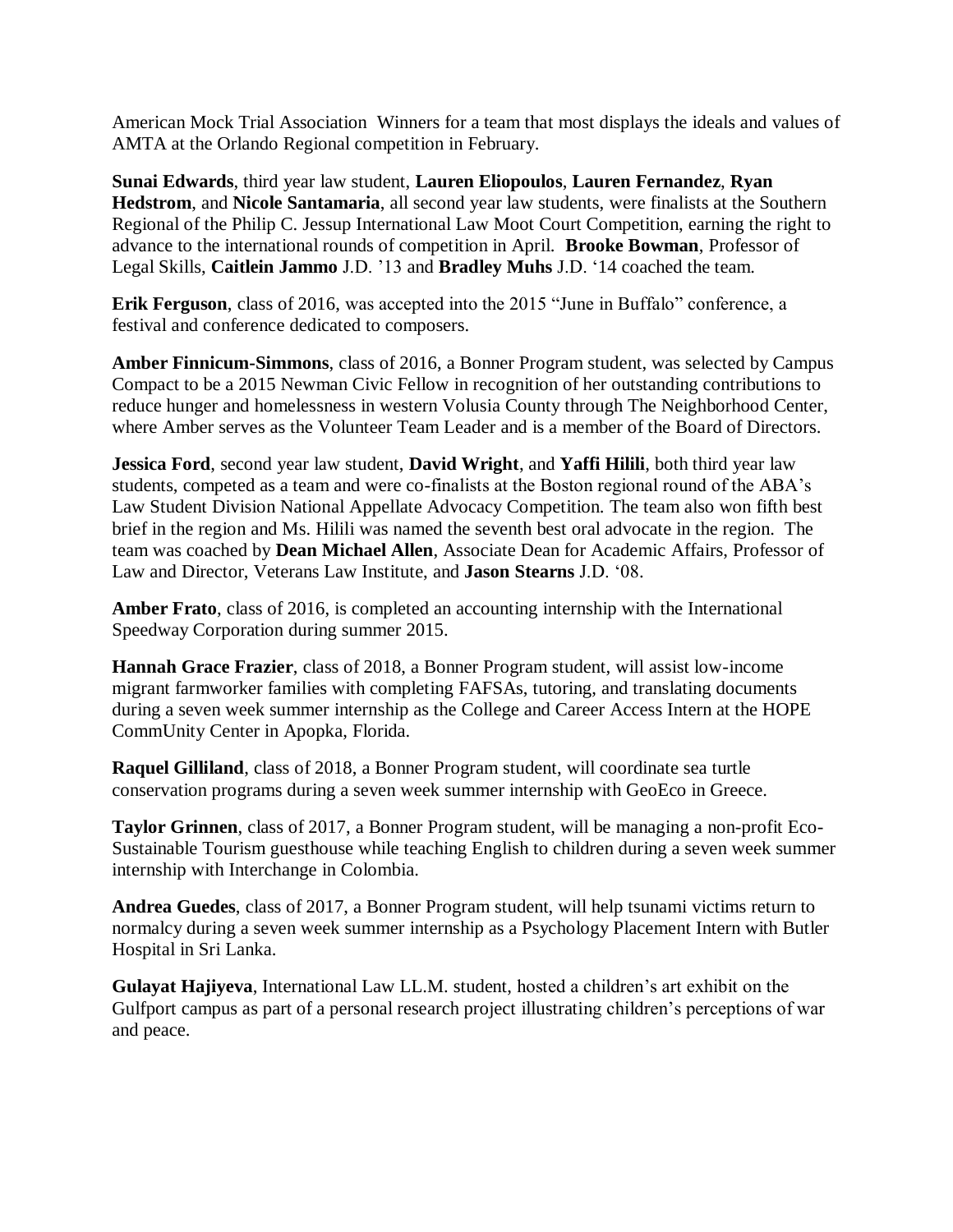**Chris Hickey**, class of 2016, was one of seven semifinalists in the National ACDA conducting competition in March of 2015 and also attended the Oregon Bach Festival during the summer of 2014 with a grant from the Apgar Foundation.

**Kelsey Hoblick** B.S. '14 and **Eric Spiewak** B.S. '14 delivered papers at the Florida Undergraduate Research Conference in Daytona Beach in February with their faculty mentor, Laura Gunn, Associate Professor of Integrative Health Science.

- Hoblick, K. & Gunn, L.H., "DeLand Food Bank Clienteles' Perceptions of Food and An Assessment of Their Consumption and Possible Effects on Their Health"
- Spiewak, E. & Gunn, L.H., "Exploratory Analysis of Knowledge, Attitudes, and Consumption of Antioxidants among the Stetson University Community."

**Madison Hubbard**, class of 2016, is completed an accounting internship with the Florida Department of Transportation during Spring 2015

**Daniel Humphrey**, class of 2016, was appointed to the Executive Board of Directors for Sigma Nu National Fraternity as a Collegiate Grand Councilman and works with the rest of the board to govern the affairs of the fraternity between annual meetings.

**Daniel Kavanaugh**, second year law student, was named the best advocate in the preliminary rounds at the National Ethics Trial Competition.

**Erin Kiniry**, class of 2016, and **Mitch VanSumeren**, class of 2015, interned with the NASCAR Foundation in Daytona Beach the Spring 2015 semester.

**Konner Krieger**, class of 2015, is completed an accounting internship with Masco during summer 2015.

**Meyrick Lamb**, class of 2017, is working in the marketing research department at the LPGA.

**Sarah Overton**, class of 2015, was awarded an internship with the Orlando Philharmonic that will start in the Fall of 2015. She will also be interning this summer at the Beaumaris Festival in Wales.

**Joe Palermo**, class of 2015, was awarded third place in the Sound Design category for the Southeastern Theatre Conference (SETC) national undergraduate competition.

**Katelyn Pomfret**, class of 2015 and receiptent of a 2014 Summer SURE Grant, and her SURE mentor **Michelle DeMoss**, Professor of Marketing, are working on a project together entitled "Influence of Eco-labeling and Eco-claims on Consumers' Brand Attitudes and Purchase Intentions." Katelyn will be presenting the project at the Stetson Showcase in April and they will be presenting the paper at the Society for Business, Industry and Economics Conference in April as well.

**Joseph Rubano**, class of 2016, has been accepted to both the National Orchestral Institute in Maryland and the Brevard Summer Music Center in North Carolina for his summer studies.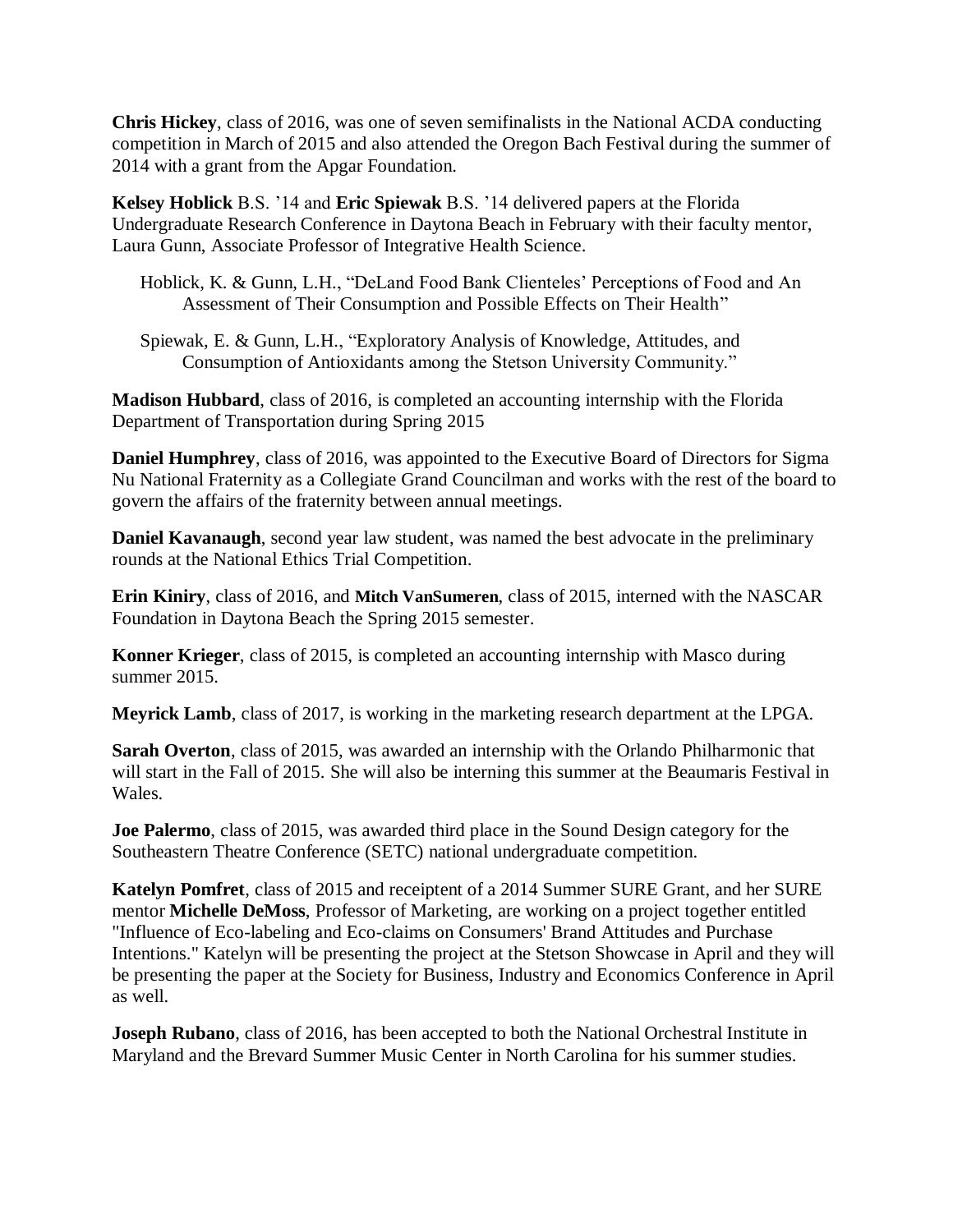**Simone Seales**, class of 2017, has been accepted into the Interharmony Music Festival in Europe and also the "Project Trio" summer festival in New York.

**Jennifer Ter Keurst**, class of 2015, has been awarded an Assistantship in opera at the Longy Conservatory in Boston for the fall of 2015.

In March, out of more than 450 preliminary auditions plus semi-final and final rounds for voice students from Alabama, Florida, and Georgia, these students, studying with faculty from Stetson, were recognized at the Southeastern Region National Association of Teachers of Singing, Student Auditions.

| <b>Alexandra Martinez-Uresti</b> , class of 2016<br><b>Manuel Rodriguez</b> , class of 2016                                                                                                                                                                                                                                                                                                                                                                                                                                                            |
|--------------------------------------------------------------------------------------------------------------------------------------------------------------------------------------------------------------------------------------------------------------------------------------------------------------------------------------------------------------------------------------------------------------------------------------------------------------------------------------------------------------------------------------------------------|
| <b>Angeliz Bula, class of 2018</b><br>Brian Rodriguez, class of 2015<br>Michael Rodriguez, class of 2018                                                                                                                                                                                                                                                                                                                                                                                                                                               |
| Ryan Kirk, class of 2018<br>Erika Sassmann, class of 2017                                                                                                                                                                                                                                                                                                                                                                                                                                                                                              |
| Erin Coatney, class of 2015<br><b>Ajit Persaud, class of 2018</b>                                                                                                                                                                                                                                                                                                                                                                                                                                                                                      |
| <b>Ellen Broetzmann</b> , class of 2016<br><b>Margaret Carter, class of 2018</b><br><b>Melaina Cartwright-Mills, class of 2017</b><br>Kyrsten Chambers, class of 2016<br><b>Haywood Dunston, class of 2017</b><br>Maria Gikas, class of 2016<br><b>Caitlin Hannan</b> , class of 2015<br><b>Wilder Herron</b> , class of 2018<br>Johanna Ingram, class of 2018<br>Alexandra Jacobs, class of 2016<br><b>Ashley Nunez, class of 2016</b><br><b>Brianna Samuels, class of 2016</b><br><b>Jack Sumrall</b> , class of 2018<br>Cori Svoboda, class of 2018 |
|                                                                                                                                                                                                                                                                                                                                                                                                                                                                                                                                                        |

Two Stetson teams competed in the 2015 Cairns Foundation Innovation Challenge Student. Schools that participated in the event were from UCF, Embry Riddle, Bethune Cookman, Stetson University, Daytona State College, and FIU. First Place Prize was \$10,000 plus one year resident enrollment at UCF Volusia County Business Incubator and Second Place Price was \$5,000 plus 1 year pre-enrollment support at UCF Volusia County Business Incubator.

| 1 <sup>st</sup> Place winners <b>Emma Campbell</b> , class of 2016     |
|------------------------------------------------------------------------|
| <b>David Sawyer, class of 2015</b>                                     |
| Presentation: "TSOLife," An online platform where you can securely and |
| permanently document the story of your life.                           |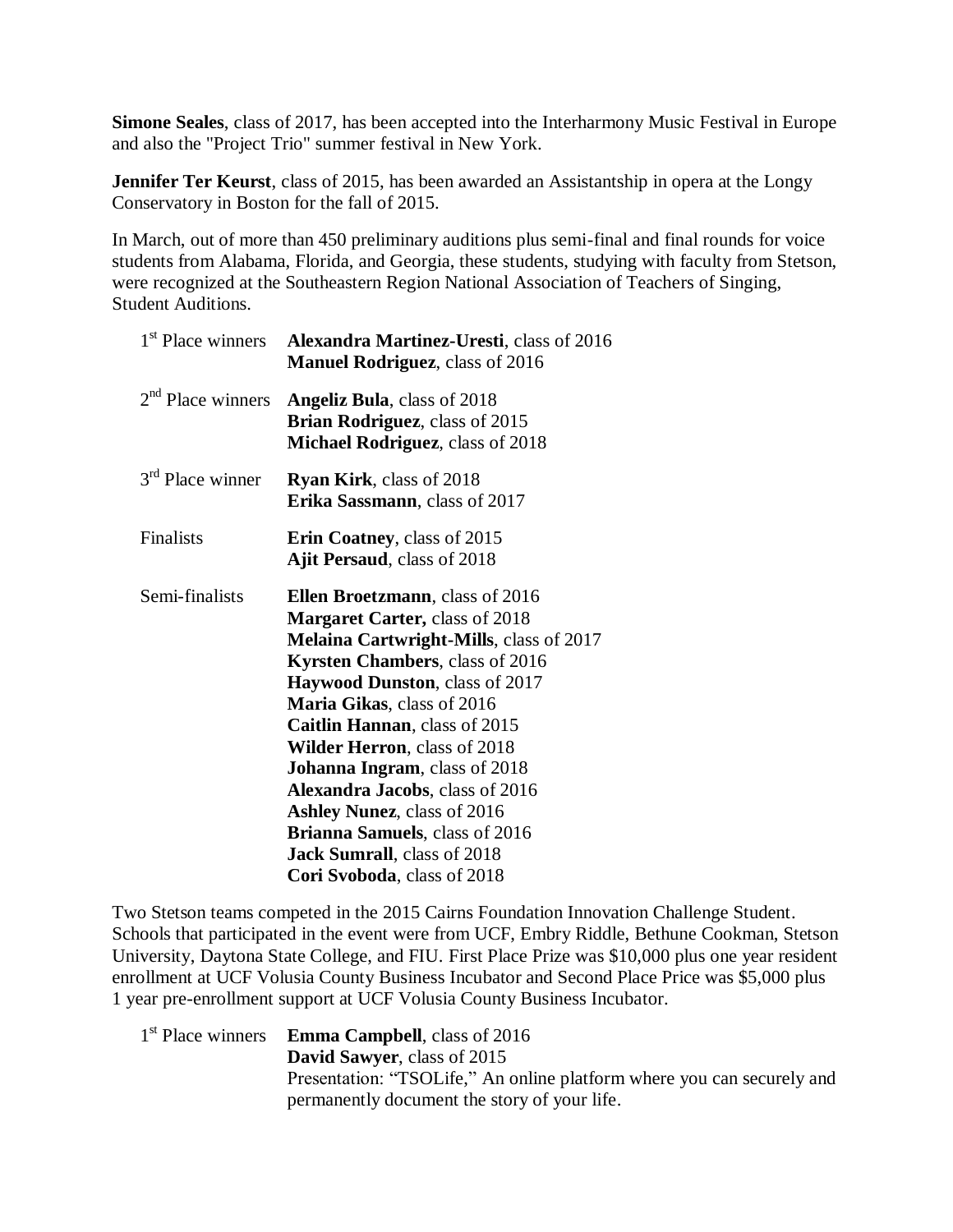## 2 nd Place winners **Nathan Hilliard**, class of 2015 **Christian Micklisch**, class of 2015 **John Salis**, class of 2015

The Stetson Undergraduate Research Experience (SURE) fosters excellence in Stetson University's undergraduate programs. Each year undergraduate scholars are selected in a university-wide competition to work with a faculty mentor on a summer research project. We are pleased to share the winners for summer 2015:

### **Farmer-Hartke SURE Grant Winner**

The Farmer-Hartke SURE Grant is a recent gift to fund undergraduate research in all disciplines

**Matthew Vanaman**, class of 2016, "In-Group Prejudice Among The Homeless" Faculty Mentor: **Laura Crysel**, Assistant Professor of Psychology

#### **Frueauff SURE Grant Winners**

The Frueauff SURE grants fund undergraduate research in the natural sciences

**Melissa Abramson**, class of 2016, "American Sign Language App" Faculty Mentor: **Joshua Eckroth**, Assistant Professor of Mathematics and Computer Science

**Tracy-Lynn Cleary**, class of 2015, "Functionalizing Triclosan with Fluorescent Groups" Faculty Mentor: **Paul Sibbald**, Assistant Professor of Biology

**Kristen Meiler**, class of 2016, "Salinity on embryonic Axolotl development" Faculty Mentor: **Melissa Gibbs**, Assistant Professor of Biology

**Kathryn Nathenson**, class of 2015, "Politics and Environmental Policy" Faculty Mentor: **Wendy Anderson**, Professor of Environmental Science and Studies

**Jackie Pollack**, class of 2016, "Florida Suicide Mortality" Faculty Mentor: **Asal Johnson**, Assistant Professor of Integrative Health Science

#### **PBCT SURE Grant Winners**

The PBCT SURE grants fund undergraduate research in the liberal arts

**Cameron Black**, class of 2016, "Contracts in the NBA" Faculty Mentor: **Nicole Mottier**, Assistant Professor of History

**Elizabeth Cirri**, class of 2017, "Culture of Poverty in Brazil" Faculty Mentor: **William Nylen**, Professor of Political Science

**Jake Moore, class of 2015, "Transcribing Chaucerian Manuscripts"** Faculty Mentor: **Thomas Farrell**, Professor of English

**Stella Parris**, class of 2017, "Mental health of nursing home residents" Faculty Mentor: **Tara Batista**, Visiting Instructor in Management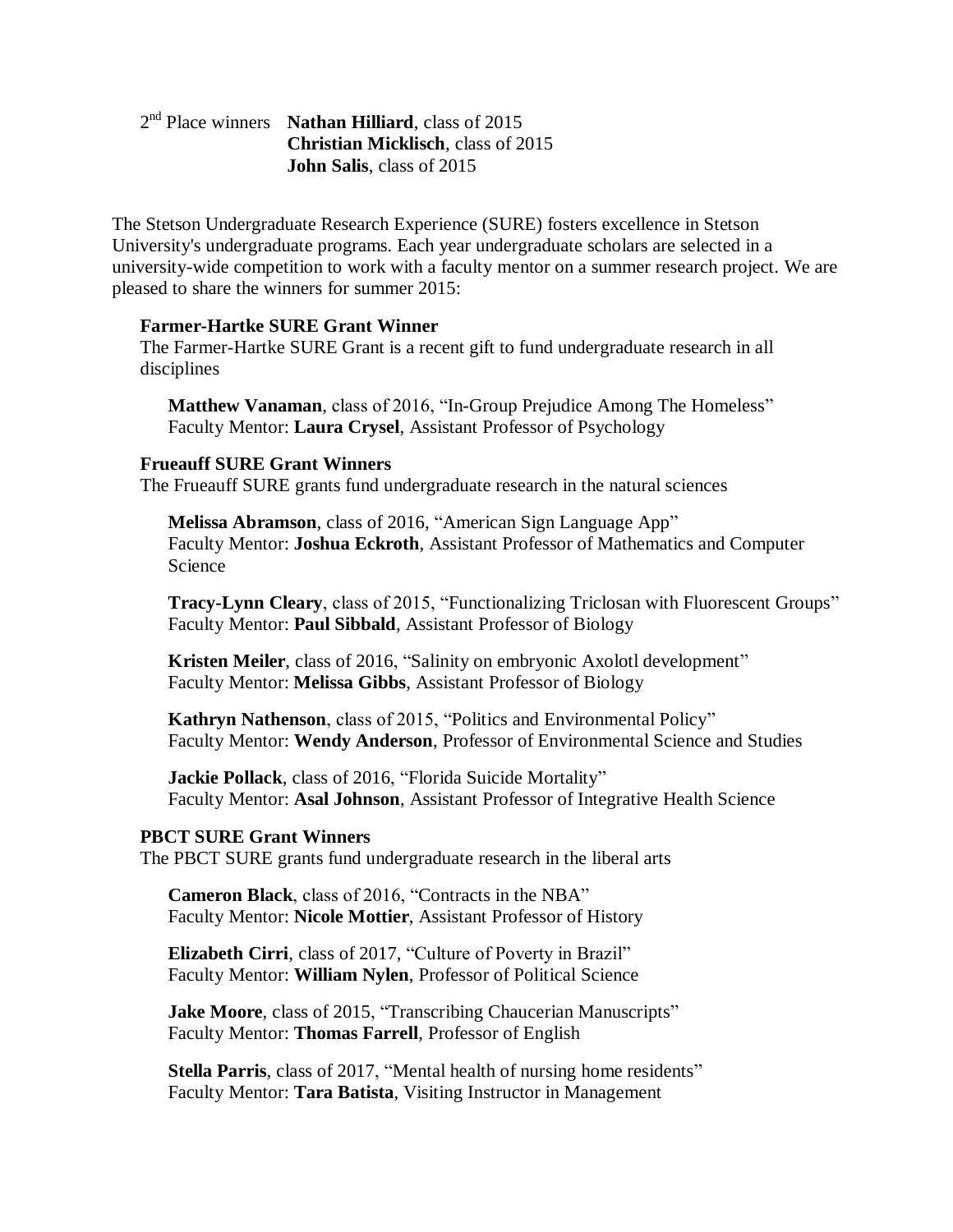**Steven Pilato**, class of 2017, "Male Self-Objectification" Faculty Mentor: **Danielle Linder**, Assistant Professor of Psychology

#### **Prats SURE Grant Winner**

The Prat SURE Grant is a recent gift to fund undergraduate research in all disciplines

**Gisela Alvarez**, class of 2016, "Jeff Koons' Made in Heaven" Faculty Mentor: **Katya Kudryatseva**, Assistant Professor of Art History

**Jozefina Logu**, class of 2016, "Brief Female Condom Interventions" Faculty Mentor: **Erin Moore**, Visiting Assistant Professor of Psychology

Career & Professional Development is pleased to announce the following student recipients of Internship Travel Fund awards for Spring and Summer 2015 from the Karen Schmidt Roberts Alumni Fund, Dabrowski Fund, Juan Morey/Consolidated Electrical Distributors Fund, and Bank of America Grant:

**Alexander Wall**, class of 2015, Sport Business, internship with Orlando Solar Bears. Upon completion of this internship in December 2014, Alex was offered and accepted a full-time position with the Solar Bears in the Marketing/Partnerships area. Alex has been full-time employed since January 2015. He working to complete his degree a semester early and graduate in December 2015.

**Alexa Beauregard**, class of 2016, Psychology, internship with Deland Police Department.

**Ashley Oliveto**, class of 2015, Music Education, student teaching at Ormond Beach Middle School.

**Joe Palermo**, class of 2015, Digital Arts, traveled to a conference for job placement in sound technology.

**Catherine Coston**, class of 2015, Sport Business, internship with Florida region, USA Volleyball. Ms. Coston has been offered a job with this organization upon graduation in May 2015.

**Chris MacLeod**, class of 2016, Accounting, internship with Northwestern Mutual.

**Raisa Santiestban**, class of 2016, Accounting, internship with James Moore.

**Jennifer Stone**, class of 2016, psychology, internship with Easter Seals.

**Nicole Rivera-Montanez**, class of 2018, Music Performance: Vocal, Third Lady in Mozart's The Magic Flute at InterHarmony International Music Festival in Bavaria, Germany.

**Victoria Vola**, class of 2016, Psychology, internship with Stewart-Marchman BEACH House.

**Nicole Wohn**, class of 2015, Accounting, internship with Verizon.

**Mikhail Whitcomb**, class of 2016, Marketing, internship with the Around Campus Group.

**Wamweni Shamambo**, class of 2016, International Studies, Class of 2016, DC Internships.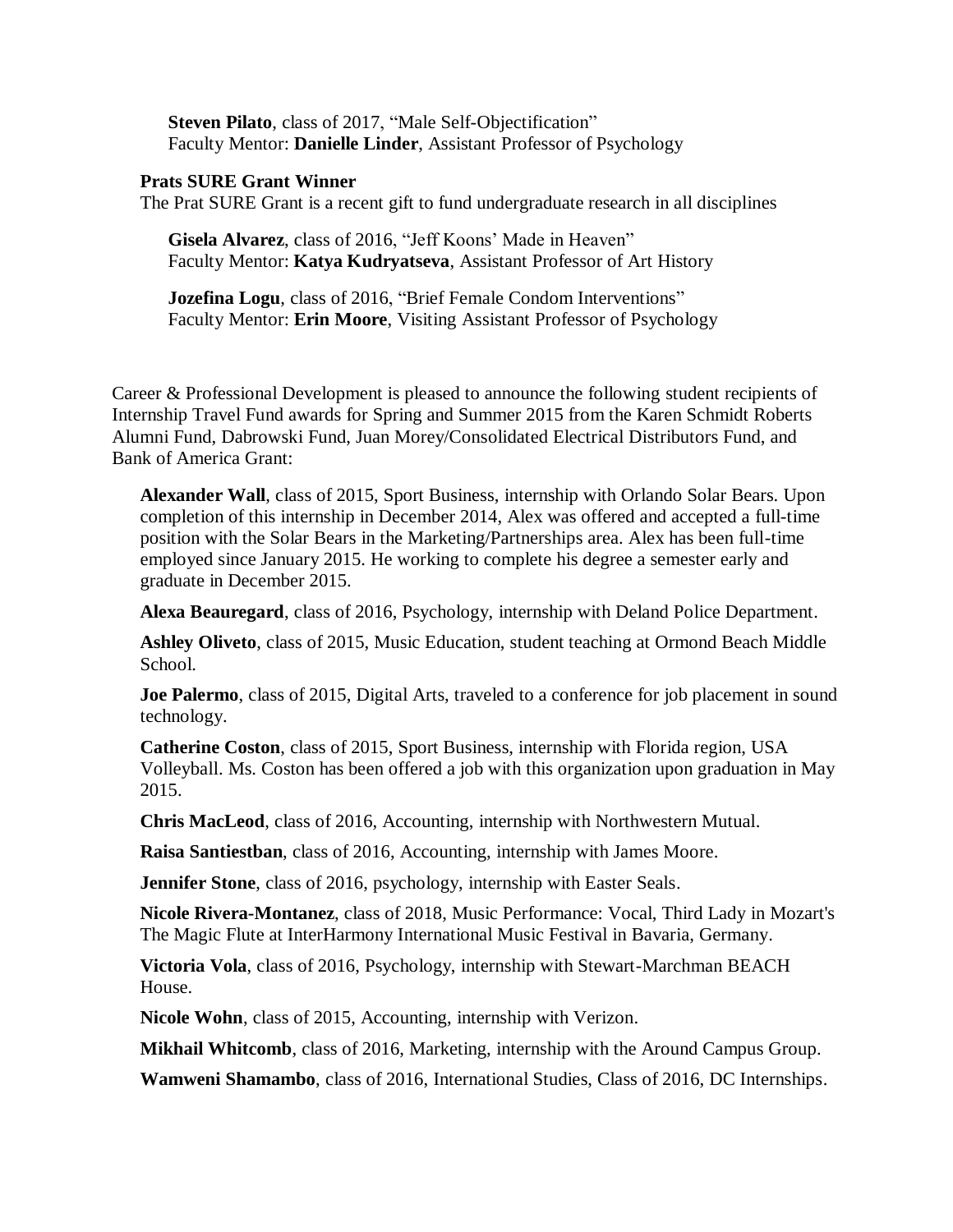**Sarah Jenson**, class of 2017, Biology and Psychology, Summer Internship Program with Boston University.

**Ashley Yony**, class of 2016, Music (Instrumental) Performance, internship with the Arsht Center for the Performing Arts in Miami.

**Kathryn Nathanson**, class of 2016, Environmental Science, internship with Dr. Wendy Anderson research on public policy in the San Juan Islands off State of Washington

**Kendal Diehl**, class of 2017,Psychology and Communication and Media Studies, internship with Deloitte.

**Emily Singer**, class of 2016, Communication and Media Studies, internship in the human resources department at Masco Contractors.

**Isabella Riera**, class of 2016, Psychology, research experience at the University of North Anglia, England.

**Victoria Riera**, class of 2016, Psychology, research experience at the University of North Anglia, England.

**Sarah Coffey**, class of 2017, Environmental Science, internship with Dr. Wendy Anderson conducting research on public policy in the San Juan Islands off State of Washington.

**Tabitha Petri**, class of 2016, Environmental Science, internship with Dr. Wendy Anderson conducting research on public policy in the San Juan Islands off State of Washington.

**Ben Chase**, class of 2016, Environmental Science, internship with Dr. Wendy Anderson conducting research on public policy in the San Juan Islands off State of Washington.

**Valentine Agranovski**, class of 2017, Piano Performance, internship with the Brevard Music Center.

**Kevin Dieter**, class of 2017, Digital Arts, music technology, marketing internship with Harmon Signal Processing.

## **Recent Graduates in Graduate Programs and Industry Positions**

**Maria Abreu** B.B.A. '15 was accepted and will be attending graduate school at the Stern School at New York University in the fall.

**Ahmed Al-Ghamdi** B.B.A. '15 received and accepted a full-time job offer with Al Nassr, a top tier professional soccer team in his home country of Saudi Arabia.

**Carolina Barrios** B.S. '14 is currently pursuing a MS in Human-Computer Interaction at DePaul University.

**Gisela Fernandez** B.A. '14 was accepted to the University of Florida, MFA in Sculpture.

**Shasta Ford** B.A. '15 was accepted to Savannah College of Art and Design, MFA in Film and Television.

**Rachel Mathes** B.A. '14 was accepted to Florida State University, MFA.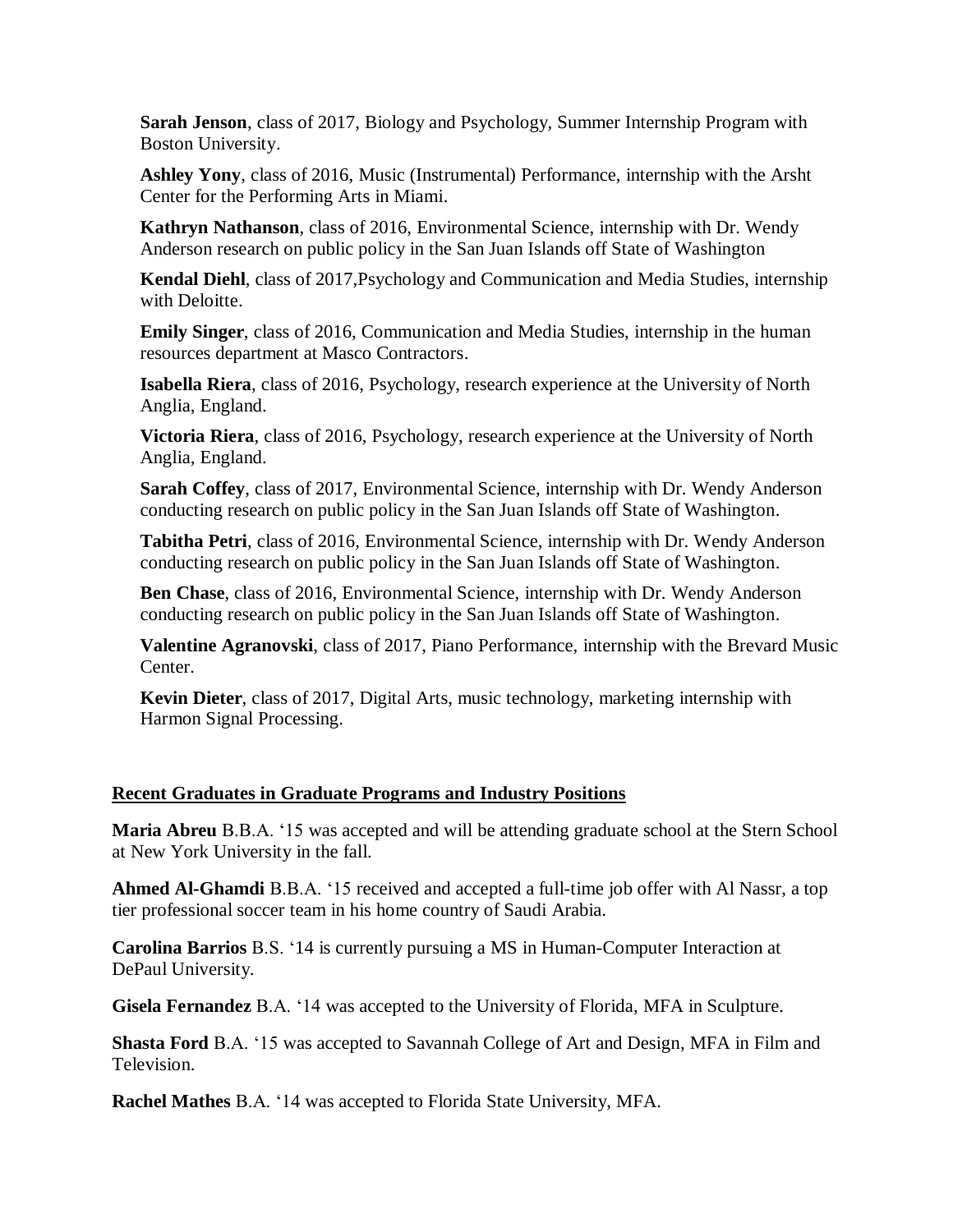**Janet Park** B.B.A '14 has accepted employment with CliftonLarsenAllen CPAs.

Kyle Pownall B. B.A '14 has accepted employment with International Speedway Corporation.

**Matt Urquhart** B.M '15 will be attending FSU in the fall of 2015 as a Graduate Assistant in the Arts Administration program.

## **Notable work by Stetson student groups**

The **Contemporary Sport Media** class will be making a presentation to the PGATour Marketing team as part of a class project. Their presentation focuses on increasing golf consumption and engagement amongst the millennial generation.

The Stetson chapter of the **American Marketing Association** (AMA) successfully launched the *Hatters Benefit program*! The AMA, with the support of Stetson **Student Government Association**, distributed new benefit cards to every Stetson student. Members of AMA continue to sell memberships options to local merchants, including two new business partners in Spring 2015.

Stetson's new **American String Teacher Association** (ASTA) student chapter drove to Tallahassee on Friday, March 6 and attended a day of classes with FSU-ASTA students. On Saturday, March 7 they assisted with administrative and adjudication duties of the *North Florida String Festival* at The Florida State University alongside FSU's ASTA chapter.

The spring 2015 **EMBA Marketing Decision Making** class, taught by Michelle DeMoss, Professor of Marketing, is developing a marketing plan for the Central Florida Coalition for the Homeless for their major annual fundraising effort, Chain of Hope. Four student groups will be presenting their plan to the Coalition executive team, and the best plan will be selected to be implemented in the fall 2015.

*The Reporter*, Stetson's entirely student-produced newspaper, was recognized nationally "for general excellence" by the Associated Collegiate Press, placing third in its category at the National College Media Conference.

The **Sport Business Association** (SBA) met with officials from the Orlando Magic and received a tour of Amway Arena in late February. SBA also held a fundraiser Dodge Ball tournament in March to fund events, like bringing Orlando Magic and Brandywine Tennis officials to campus to speak.

**Stetson Alumnae Female Entrepreneurs** (SAFE) hosted their first presentation. The Rinker Auditorium was overflowing. The skill level of these young ladies coupled with the depth and maturity of their business was beyond what we originally expected. Participating alumni included:

**Ashley Lauren Kerr** B.A. '07: clothing designer [http://www.ashleylaurenkerr.com/en](http://www.ashleylaurenkerr.com/en-home)[home.](http://www.ashleylaurenkerr.com/en-home)